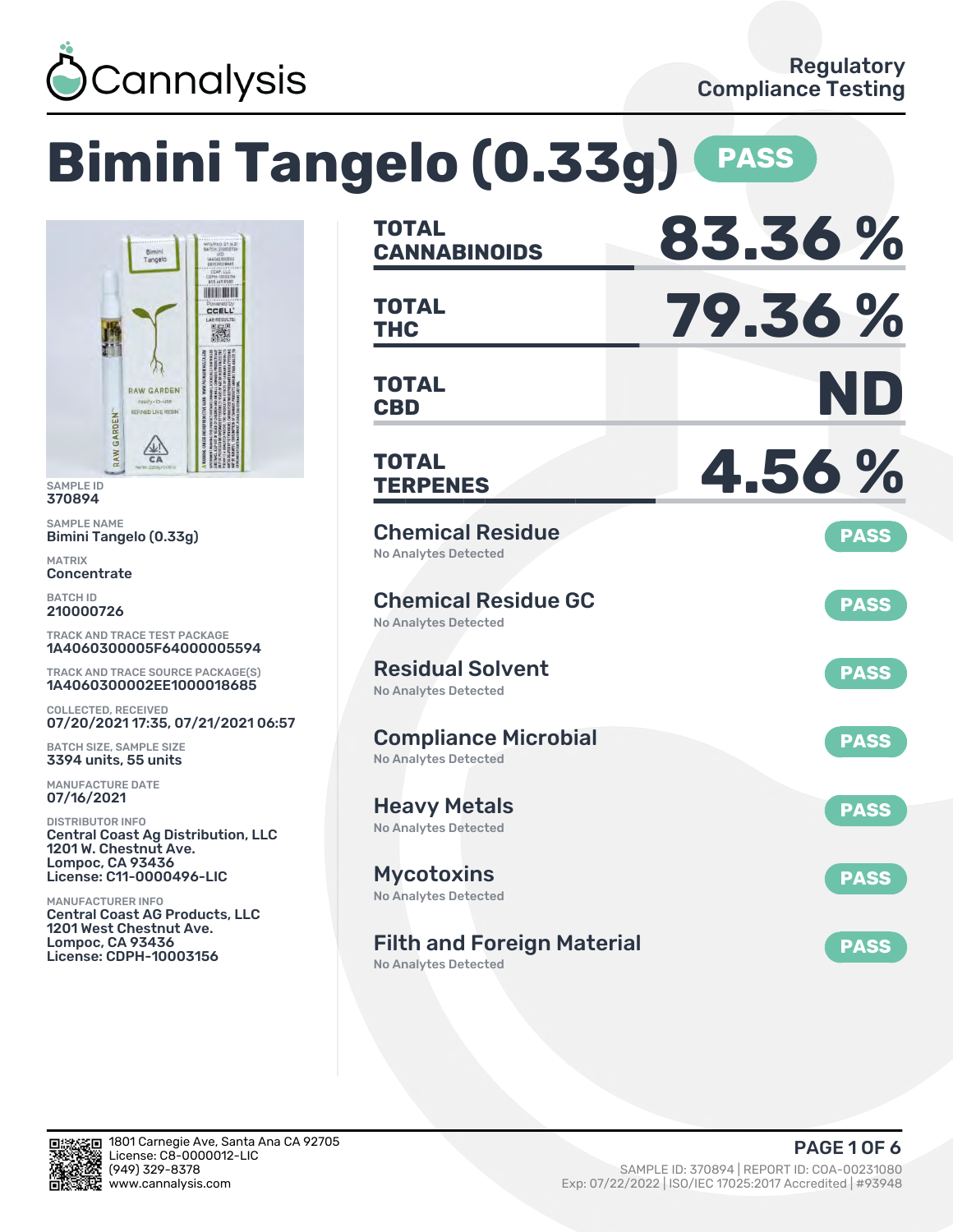

# CANNABINOID ANALYSIS

Total THC,CBD value(s) have been decarboxylated.

| TOTAL THC:          | 793.6 mg/g (79.36 %), 261.89 mg per package |
|---------------------|---------------------------------------------|
| TOTAL CBD:          | ND.                                         |
| TOTAL CANNABINOIDS: | 833.6 mg/g (83.36 %)                        |

UNIT OF MEASUREMENT: Milligrams per Gram(mg/g)

| <b>ANALYTE</b> | <b>RESULT</b>        | LOD    | <b>LLOO</b> | <b>ANALYTE</b>   | <b>RESULT</b>        | LOD    | LL <sub>00</sub> |
|----------------|----------------------|--------|-------------|------------------|----------------------|--------|------------------|
| THCa           | ND                   | 0.2000 | 0.4000      | CBD <sub>v</sub> | <b>ND</b>            | 0.2000 | 0.4000           |
| D9THC          | 793.6 mg/g (79.36 %) | 0.2000 | 0.4000      | CBGa             | <b>ND</b>            | 0.2000 | 0.4000           |
| D8THC          | <b>ND</b>            | 0.2000 | 0.4000      | CBG              | 39.94 mg/g (3.994 %) | 0.2000 | 0.4000           |
| THCv           | ND                   | 0.2000 | 0.4000      | <b>CBN</b>       | ND.                  | 0.2000 | 0.4000           |
| CBDa           | <b>ND</b>            | 0.2000 | 0.4000      | CBC              | <b>ND</b>            | 0.2000 | 0.4000           |
| CBD            | <b>ND</b>            | 0.2000 | 0.4000      |                  |                      |        |                  |
|                |                      |        |             |                  |                      |        |                  |

#### ADDITIONAL INFORMATION

| Method:              | SOP-TECH-001 | Sample Prepped: 07/21/2021 14:10  | Sample Approved: 07/22/202113:45   |  |
|----------------------|--------------|-----------------------------------|------------------------------------|--|
| Instrument: UPLC-DAD |              | Sample Analyzed: 07/21/2021 16:17 | Prep-Analytical Batch: 31205-25358 |  |



# TERPENE ANALYSIS

| <b>TOTAL TERPENES:</b>      | 45.62 mg/g (4.562 %)                              |        |                   |  |  |  |  |  |  |
|-----------------------------|---------------------------------------------------|--------|-------------------|--|--|--|--|--|--|
| <b>UNIT OF MEASUREMENT:</b> | Milligrams per Gram(mg/g)                         |        |                   |  |  |  |  |  |  |
| <b>ANALYTE</b>              | <b>RESULT</b>                                     | LOD    | <b>LLO</b>        |  |  |  |  |  |  |
| 3-Carene                    | <b>ND</b>                                         | 1.000  | 2.50              |  |  |  |  |  |  |
| Alpha cedrene               | <b>ND</b>                                         | 1.000  | 2.50              |  |  |  |  |  |  |
| Alpha pinene                | 3.922 mg/g (0.3922 %)                             | 0.1000 | 1.00              |  |  |  |  |  |  |
| Alpha terpineol             | 0.7176 mg/g $(0.0718\%)$                          | 0.3260 | 0.65              |  |  |  |  |  |  |
| Beta myrcene                | 5.158 mg/g (0.5158 %)                             | 0.5000 | 1.00 <sub>1</sub> |  |  |  |  |  |  |
| Borneol                     | <b>ND</b>                                         | 1.000  | 2.50              |  |  |  |  |  |  |
| Camphor                     | <b>ND</b>                                         | 0.1000 | 0.50              |  |  |  |  |  |  |
| Cedrol                      | <b>ND</b>                                         | 0.5000 | 1.00              |  |  |  |  |  |  |
| Cis nerolidol               | <b>ND</b>                                         | 2.500  | 5.00              |  |  |  |  |  |  |
| Fenchol                     | <ll00< td=""><td>0.5000</td><td>1.00</td></ll00<> | 0.5000 | 1.00              |  |  |  |  |  |  |
| Gamma terpinene             | <lloo< td=""><td>0.1000</td><td>0.50</td></lloo<> | 0.1000 | 0.50              |  |  |  |  |  |  |
| Geranyl acetate             | <b>ND</b>                                         | 0.1000 | 0.50              |  |  |  |  |  |  |
| Isoborneol                  | <b>ND</b>                                         | 0.5000 | 1.00 <sub>1</sub> |  |  |  |  |  |  |
| Limonene                    | 9.552 mg/g $(0.9552\%)$                           | 0.5000 | 2.50              |  |  |  |  |  |  |
| Menthol                     | <b>ND</b>                                         | 1.000  | 2.50              |  |  |  |  |  |  |
| Ocimene <sub>2</sub>        | 4.024 mg/g (0.4024 %)                             | 0.3450 | 1.725             |  |  |  |  |  |  |
| P-mentha-1,5-diene ND       |                                                   | 0.5000 | 1.00              |  |  |  |  |  |  |
| Sabinene                    | <b>ND</b>                                         | 0.5000 | 1.00 <sub>1</sub> |  |  |  |  |  |  |
| Trans beta farnesene ND     |                                                   | 2.500  | 5.00              |  |  |  |  |  |  |
| Trans nerolidol             | <b>ND</b>                                         | 0.5000 | 2.50              |  |  |  |  |  |  |
|                             |                                                   |        |                   |  |  |  |  |  |  |

| <b>ANALYTE</b>          | <b>RESULT</b>                                                                                                               | <b>LOD</b> | <b>LLOQ</b> | <b>ANALYTE</b>         | <b>RESULT</b>                                       | <b>LOD</b> | <b>LLOQ</b> |
|-------------------------|-----------------------------------------------------------------------------------------------------------------------------|------------|-------------|------------------------|-----------------------------------------------------|------------|-------------|
| 3-Carene                | <b>ND</b>                                                                                                                   | 1.000      | 2.500       | Alpha bisabolol        | <lloq< td=""><td>0.1000</td><td>0.5000</td></lloq<> | 0.1000     | 0.5000      |
| Alpha cedrene           | <b>ND</b>                                                                                                                   | 1.000      | 2.500       | Alpha humulene         | 1.182 mg/g (0.1182 %)                               | 0.5000     | 1.000       |
| Alpha pinene            | 3.922 mg/g (0.3922 %)                                                                                                       | 0.1000     | 1.000       | Alpha terpinene        | <b>ND</b>                                           | 0.5000     | 1.000       |
| Alpha terpineol         | 0.7176 mg/g $(0.0718\%)$                                                                                                    | 0.3260     | 0.6520      | Beta caryophyllene     | 4.735 mg/g $(0.4735\%)$                             | 0.5000     | 1.000       |
| Beta myrcene            | 5.158 mg/g (0.5158 %)                                                                                                       | 0.5000     | 1.000       | Beta pinene            | $2.971 \,\mathrm{mg/g}$ (0.2971 %)                  | 0.6070     | 1.214       |
| Borneol                 | <b>ND</b>                                                                                                                   | 1.000      | 2.500       | Camphene               | <b>ND</b>                                           | 0.5000     | 1.000       |
| Camphor                 | <b>ND</b>                                                                                                                   | 0.1000     | 0.5000      | Caryophyllene oxide ND |                                                     | 0.5000     | 2.500       |
| Cedrol                  | <b>ND</b>                                                                                                                   | 0.5000     | 1.000       | Cis geraniol           | <b>ND</b>                                           | 1.000      | 2.500       |
| Cis nerolidol           | <b>ND</b>                                                                                                                   | 2.500      | 5.000       | Eucalyptol             | <b>ND</b>                                           | 0.1000     | 0.5000      |
| Fenchol                 | <lloq< td=""><td>0.5000</td><td>1.000</td><td>Fenchone</td><td><b>ND</b></td><td>0.1000</td><td>0.5000</td></lloq<>         | 0.5000     | 1.000       | Fenchone               | <b>ND</b>                                           | 0.1000     | 0.5000      |
| Gamma terpinene         | <lloq< td=""><td>0.1000</td><td>0.5000</td><td>Gamma terpineol</td><td><b>ND</b></td><td>0.2090</td><td>0.5230</td></lloq<> | 0.1000     | 0.5000      | Gamma terpineol        | <b>ND</b>                                           | 0.2090     | 0.5230      |
| Geranyl acetate         | <b>ND</b>                                                                                                                   | 0.1000     | 0.5000      | Guaiol                 | <b>ND</b>                                           | 2.500      | 5.000       |
| Isoborneol              | ND                                                                                                                          | 0.5000     | 1.000       | Isopulegol             | <b>ND</b>                                           | 2.500      | 5.000       |
| Limonene                | 9.552 mg/g (0.9552 %)                                                                                                       | 0.5000     | 2.500       | Linalool               | <b>ND</b>                                           | 0.5000     | 1.000       |
| Menthol                 | <b>ND</b>                                                                                                                   | 1.000      | 2.500       | Ocimene 1              | <b>ND</b>                                           | 0.1550     | 0.3100      |
| Ocimene 2               | 4.024 mg/g (0.4024 %)                                                                                                       | 0.3450     | 1.725       | P-cymene               | <b>ND</b>                                           | 0.5230     | 1.045       |
| P-mentha-1,5-diene ND   |                                                                                                                             | 0.5000     | 1.000       | Pulegone               | <b>ND</b>                                           | 0.1000     | 0.5000      |
| Sabinene                | <b>ND</b>                                                                                                                   | 0.5000     | 1.000       | Terpinolene            | 13.36 mg/g (1.336 %)                                | 0.1000     | 0.5000      |
| Trans beta farnesene ND |                                                                                                                             | 2.500      | 5.000       | Trans geraniol         | <b>ND</b>                                           | 0.5000     | 2.500       |
| Trans nerolidol         | <b>ND</b>                                                                                                                   | 0.5000     | 2.500       | Valencene              | <b>ND</b>                                           | 0.5000     | 1.000       |
|                         |                                                                                                                             |            |             |                        |                                                     |            |             |

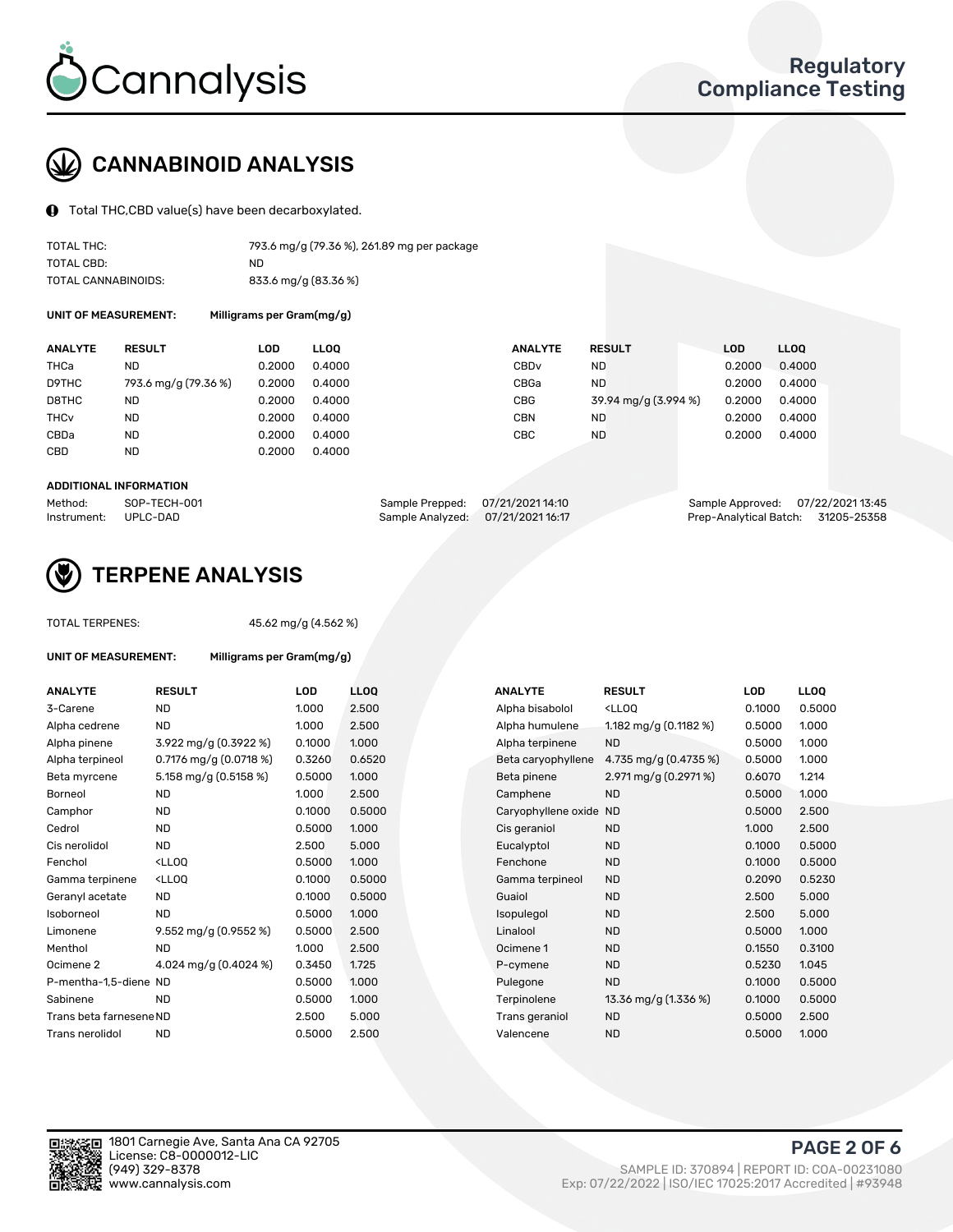

### Regulatory Compliance Testing

#### ADDITIONAL INFORMATION

Method: SOP-TECH-027 Sample Prepped: 07/21/2021 15:00 Sample Approved: 07/22/2021 13:39 Prep-Analytical Batch: 31195-25352



CHEMICAL RESIDUE ANALYSIS PASS

UNIT OF MEASUREMENT: Micrograms per Gram(ug/g)

| <b>ANALYTE</b>  | <b>RESULT</b> | LOD    | LLOQ   | <b>ACTION LEVEL</b> |      | <b>ANALYTE</b>      | <b>RESULT</b> | <b>LOD</b> | <b>LLOQ</b> | <b>ACTION LEVEL</b> |      |
|-----------------|---------------|--------|--------|---------------------|------|---------------------|---------------|------------|-------------|---------------------|------|
| Abamectin       | <b>ND</b>     | 0.0200 | 0.0400 | 0.1000              | Pass | Acephate            | <b>ND</b>     | 0.0200     | 0.0400      | 0.1000              | Pass |
| Acequinocyl     | <b>ND</b>     | 0.0200 | 0.0400 | 0.1000              | Pass | Acetamiprid         | <b>ND</b>     | 0.0200     | 0.0400      | 0.1000              | Pass |
| Aldicarb        | <b>ND</b>     | 0.0200 | 0.0400 | 0.0                 | Pass | Azoxystrobin        | <b>ND</b>     | 0.0200     | 0.0400      | 0.1000              | Pass |
| Bifenazate      | <b>ND</b>     | 0.0200 | 0.0400 | 0.1000              | Pass | Bifenthrin          | <b>ND</b>     | 0.0200     | 0.0400      | 3.000               | Pass |
| <b>Boscalid</b> | <b>ND</b>     | 0.0200 | 0.0400 | 0.1000              | Pass | Carbaryl            | <b>ND</b>     | 0.0200     | 0.0400      | 0.5000              | Pass |
| Carbofuran      | <b>ND</b>     | 0.0200 | 0.0400 | 0.0                 | Pass | Chlorantraniliprole | <b>ND</b>     | 0.0200     | 0.0400      | 10.00               | Pass |
| Clofentezine    | <b>ND</b>     | 0.0200 | 0.0400 | 0.1000              | Pass | Coumaphos           | <b>ND</b>     | 0.0200     | 0.0400      | 0.0                 | Pass |
| Cyfluthrin      | <b>ND</b>     | 0.4000 | 1.000  | 2.000               | Pass | Cypermethrin        | <b>ND</b>     | 0.4000     | 1.000       | 1.000               | Pass |
| Daminozide      | <b>ND</b>     | 0.0200 | 0.0400 | 0.0                 | Pass | Diazinon            | <b>ND</b>     | 0.0200     | 0.0400      | 0.1000              | Pass |
| Dichlorvos      | <b>ND</b>     | 0.0200 | 0.0400 | 0.0                 | Pass | Dimethoate          | <b>ND</b>     | 0.0200     | 0.0400      | 0.0                 | Pass |
| Dimethomorph    | <b>ND</b>     | 0.0200 | 0.0400 | 2.000               | Pass | Ethoprophos         | <b>ND</b>     | 0.0200     | 0.0400      | 0.0                 | Pass |
| Etofenprox      | <b>ND</b>     | 0.0200 | 0.0400 | 0.0                 | Pass | Etoxazole           | <b>ND</b>     | 0.0200     | 0.0400      | 0.1000              | Pass |
| Fenhexamid      | <b>ND</b>     | 0.0200 | 0.0400 | 0.1000              | Pass | Fenoxycarb          | <b>ND</b>     | 0.0200     | 0.0400      | 0.0                 | Pass |
| Fenpyroximate   | <b>ND</b>     | 0.0200 | 0.0400 | 0.1000              | Pass | Fipronil            | <b>ND</b>     | 0.0400     | 0.1000      | 0.0                 | Pass |
| Flonicamid      | <b>ND</b>     | 0.0200 | 0.0400 | 0.1000              | Pass | Fludioxonil         | <b>ND</b>     | 0.0200     | 0.0400      | 0.1000              | Pass |
| Hexythiazox     | <b>ND</b>     | 0.0200 | 0.0400 | 0.1000              | Pass | Imazalil            | <b>ND</b>     | 0.0200     | 0.0400      | 0.0                 | Pass |
| Imidacloprid    | <b>ND</b>     | 0.0200 | 0.0400 | 5.000               | Pass | Kresoxim methyl     | <b>ND</b>     | 0.0200     | 0.0400      | 0.1000              | Pass |
| Malathion       | <b>ND</b>     | 0.0200 | 0.0400 | 0.5000              | Pass | Metalaxyl           | <b>ND</b>     | 0.0200     | 0.0400      | 2.000               | Pass |
| Methiocarb      | <b>ND</b>     | 0.0200 | 0.0400 | 0.0                 | Pass | Methomyl            | <b>ND</b>     | 0.0200     | 0.0400      | 1.000               | Pass |
| Mevinphos       | <b>ND</b>     | 0.0200 | 0.0400 | 0.0                 | Pass | Myclobutanil        | <b>ND</b>     | 0.0200     | 0.0400      | 0.1000              | Pass |
| Naled           | <b>ND</b>     | 0.0200 | 0.0400 | 0.1000              | Pass | Oxamyl              | <b>ND</b>     | 0.0200     | 0.0400      | 0.5000              | Pass |
| Paclobutrazol   | <b>ND</b>     | 0.0200 | 0.0400 | 0.0                 | Pass | Permethrins         | <b>ND</b>     | 0.0400     | 0.1000      | 0.5000              | Pass |
| Phosmet         | <b>ND</b>     | 0.0200 | 0.0400 | 0.1000              | Pass | Piperonyl butoxide  | <b>ND</b>     | 0.0200     | 0.0400      | 3.000               | Pass |
| Prallethrin     | <b>ND</b>     | 0.0200 | 0.0400 | 0.1000              | Pass | Propiconazole       | <b>ND</b>     | 0.0200     | 0.0400      | 0.1000              | Pass |
| Propoxur        | <b>ND</b>     | 0.0200 | 0.0400 | 0.0                 | Pass | Pyrethrins          | <b>ND</b>     | 0.0200     | 0.0400      | 0.5000              | Pass |
| Pyridaben       | <b>ND</b>     | 0.0200 | 0.0400 | 0.1000              | Pass | Spinetoram          | <b>ND</b>     | 0.0200     | 0.0400      | 0.1000              | Pass |
| Spinosad        | <b>ND</b>     | 0.0300 | 0.0700 | 0.1000              | Pass | Spiromesifen        | <b>ND</b>     | 0.0200     | 0.0400      | 0.1000              | Pass |
| Spirotetramat   | <b>ND</b>     | 0.0200 | 0.0400 | 0.1000              | Pass | Spiroxamine         | <b>ND</b>     | 0.0200     | 0.0400      | 0.0                 | Pass |
| Tebuconazole    | <b>ND</b>     | 0.0200 | 0.0400 | 0.1000              | Pass | Thiacloprid         | <b>ND</b>     | 0.0200     | 0.0400      | 0.0                 | Pass |
| Thiamethoxam    | <b>ND</b>     | 0.0200 | 0.0400 | 5.000               | Pass | Trifloxystrobin     | <b>ND</b>     | 0.0200     | 0.0400      | 0.1000              | Pass |

### ADDITIONAL INFORMATION

Method: SOP-TECH-002 Sample Prepped: 07/21/2021 12:40 Sample Approved: 07/22/2021 14:27<br>Instrument: LC-MS/MS Sample Analyzed: 07/21/2021 13:04 Prep-Analytical Batch: 31197-25345 Prep-Analytical Batch: 31197-25345

PAGE 3 OF 6

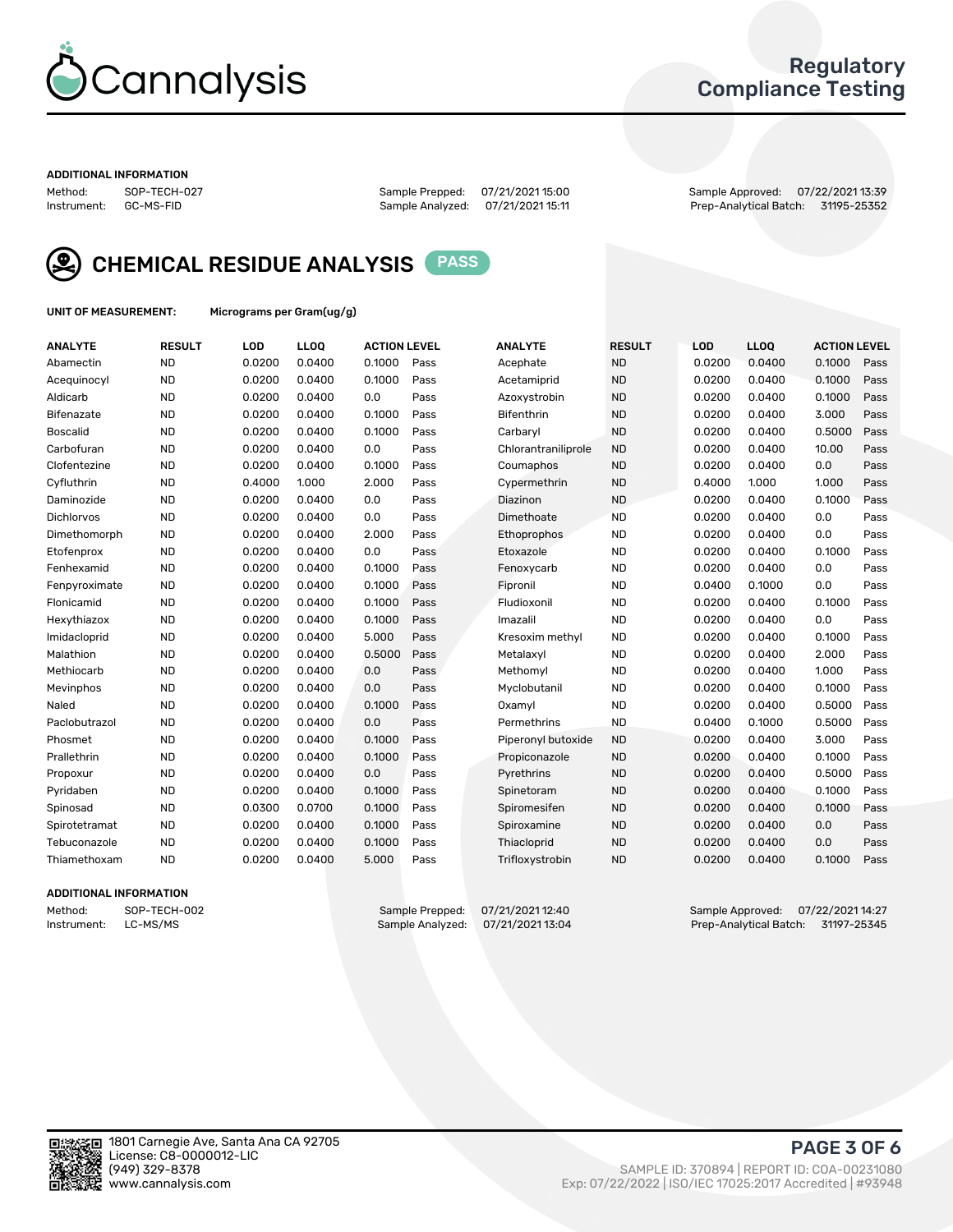

## CHEMICAL RESIDUE GC ANALYSIS PASS

| UNIT OF MEASUREMENT: | Micrograms p |
|----------------------|--------------|
|                      |              |

ver Gram(ug/g)

| <b>ANALYTE</b>                                   | <b>RESULT</b>            | LOD    | <b>LLOO</b> | <b>ACTION LEVEL</b> |                                     | <b>ANALYTE</b>                       | <b>RESULT</b> | LOD              | <b>LLOO</b>            | <b>ACTION LEVEL</b>            |      |
|--------------------------------------------------|--------------------------|--------|-------------|---------------------|-------------------------------------|--------------------------------------|---------------|------------------|------------------------|--------------------------------|------|
| Captan                                           | <b>ND</b>                | 0.1000 | 0.2000      | 0.7000              | Pass                                | Chlordane                            | <b>ND</b>     | 0.0109           | 0.0136                 | 0.0                            | Pass |
| Methyl parathion                                 | <b>ND</b>                | 0.0400 | 0.1000      | 0.0                 | Pass                                | <b>PCNB</b>                          | <b>ND</b>     | 0.0200           | 0.0400                 | 0.1000                         | Pass |
| Chlorfenapyr                                     | <b>ND</b>                | 0.0800 | 0.1000      | 0.0                 | Pass                                | Chlorpyrifos                         | <b>ND</b>     | 0.0800           | 0.1000                 | 0.0                            | Pass |
| ADDITIONAL INFORMATION<br>Method:<br>Instrument: | SOP-TECH-010<br>GC-MS/MS |        |             |                     | Sample Prepped:<br>Sample Analyzed: | 07/21/2021 12:40<br>07/21/2021 13:04 |               | Sample Approved: | Prep-Analytical Batch: | 07/22/202115:07<br>31198-25346 |      |

## RESIDUAL SOLVENT ANALYSIS PASS

UNIT OF MEASUREMENT: Micrograms per Gram(ug/g)

| <b>ANALYTE</b>       | <b>RESULT</b> | LOD    | <b>LLOO</b> | <b>ACTION LEVEL</b> |      | <b>ANALYTE</b>           | <b>RESULT</b> | LOD    | <b>LLOO</b> | <b>ACTION LEVEL</b> |      |
|----------------------|---------------|--------|-------------|---------------------|------|--------------------------|---------------|--------|-------------|---------------------|------|
| Acetone              | <b>ND</b>     | 50.00  | 100.0       | 5000                | Pass | Acetonitrile             | <b>ND</b>     | 50.00  | 100.0       | 410.0               | Pass |
| Benzene              | <b>ND</b>     | 0.5000 | 1.000       | 1.000               | Pass | <b>Butane</b>            | <b>ND</b>     | 50.00  | 100.0       | 5000                | Pass |
| Chloroform           | <b>ND</b>     | 0.5000 | 1.000       | 1.000               | Pass | Ethanol                  | <b>ND</b>     | 50.00  | 100.0       | 5000                | Pass |
| <b>Ethyl Acetate</b> | <b>ND</b>     | 50.00  | 100.0       | 5000                | Pass | <b>Ethyl Ether</b>       | <b>ND</b>     | 50.00  | 100.0       | 5000                | Pass |
| Ethylene oxide       | <b>ND</b>     | 0.5000 | 1.000       | 1.000               | Pass | Heptane                  | <b>ND</b>     | 50.00  | 100.0       | 5000                | Pass |
| Hexane               | <b>ND</b>     | 50.00  | 100.0       | 290.0               | Pass | <b>Isopropyl Alcohol</b> | <b>ND</b>     | 50.00  | 100.0       | 5000                | Pass |
| Methanol             | <b>ND</b>     | 50.00  | 100.0       | 3000                | Pass | Methylene chloride       | <b>ND</b>     | 0.5000 | 1.000       | 1.000               | Pass |
| Pentane              | <b>ND</b>     | 50.00  | 100.0       | 5000                | Pass | Propane                  | <b>ND</b>     | 50.00  | 200.0       | 5000                | Pass |
| Toluene              | <b>ND</b>     | 50.00  | 100.0       | 890.0               | Pass | Xvlenes                  | <b>ND</b>     | 50.08  | 100.0       | 2170                | Pass |
| Trichloroethylene    | <b>ND</b>     | 0.5000 | 1.000       | 1.000               | Pass | 1.2-Dichloroethane       | <b>ND</b>     | 0.5000 | 1.000       | 1.000               | Pass |

### ADDITIONAL INFORMATION

Method: SOP-TECH-021 Sample Prepped: 07/21/2021 15:01 Sample Approved: 07/22/2021 15:28<br>Instrument: HS-GC-MS/FID Sample Analyzed: 07/21/2021 15:11 Prep-Analytical Batch: 31207-25353 Prep-Analytical Batch: 31207-25353



UNIT OF MEASUREMENT: Cycle Threshold (Ct)

| <b>ANALYTE</b>                        | <b>RESULT</b>          | LOD   | <b>LLOO</b> |                 | <b>ACTION LEVEL</b> | <b>ANALYTE</b> | <b>RESULT</b> | LOD              | LL <sub>00</sub> |     | <b>ACTION LEVEL</b> |
|---------------------------------------|------------------------|-------|-------------|-----------------|---------------------|----------------|---------------|------------------|------------------|-----|---------------------|
| A.fumigatus                           | <b>ND</b>              | 33.00 | 0.0         | 0.0             | Pass                | A. flavus      | <b>ND</b>     | 33.00            | 0.0              | 0.0 | Pass                |
| A. niger                              | <b>ND</b>              | 33.00 | 0.0         | 0.0             | Pass                | A. terreus     | <b>ND</b>     | 33.00            | 0.0              | 0.0 | Pass                |
| <b>STEC</b>                           | <b>ND</b>              | 33.00 | 0.0         | 0.0             | Pass                | Salmonella spp | <b>ND</b>     | 33.00            | 0.0              | 0.0 | Pass                |
|                                       | ADDITIONAL INFORMATION |       |             |                 |                     |                |               |                  |                  |     |                     |
| SOP-TECH-016, SOP-TECH-022<br>Method: |                        |       |             | Sample Prepped: | 07/22/2021 07:40    |                |               | Sample Approved: | 07/22/2021 13:59 |     |                     |

Instrument: qPCR Sample Analyzed: 07/22/2021 07:54 Prep-Analytical Batch: 31215-25373

PAGE 4 OF 6

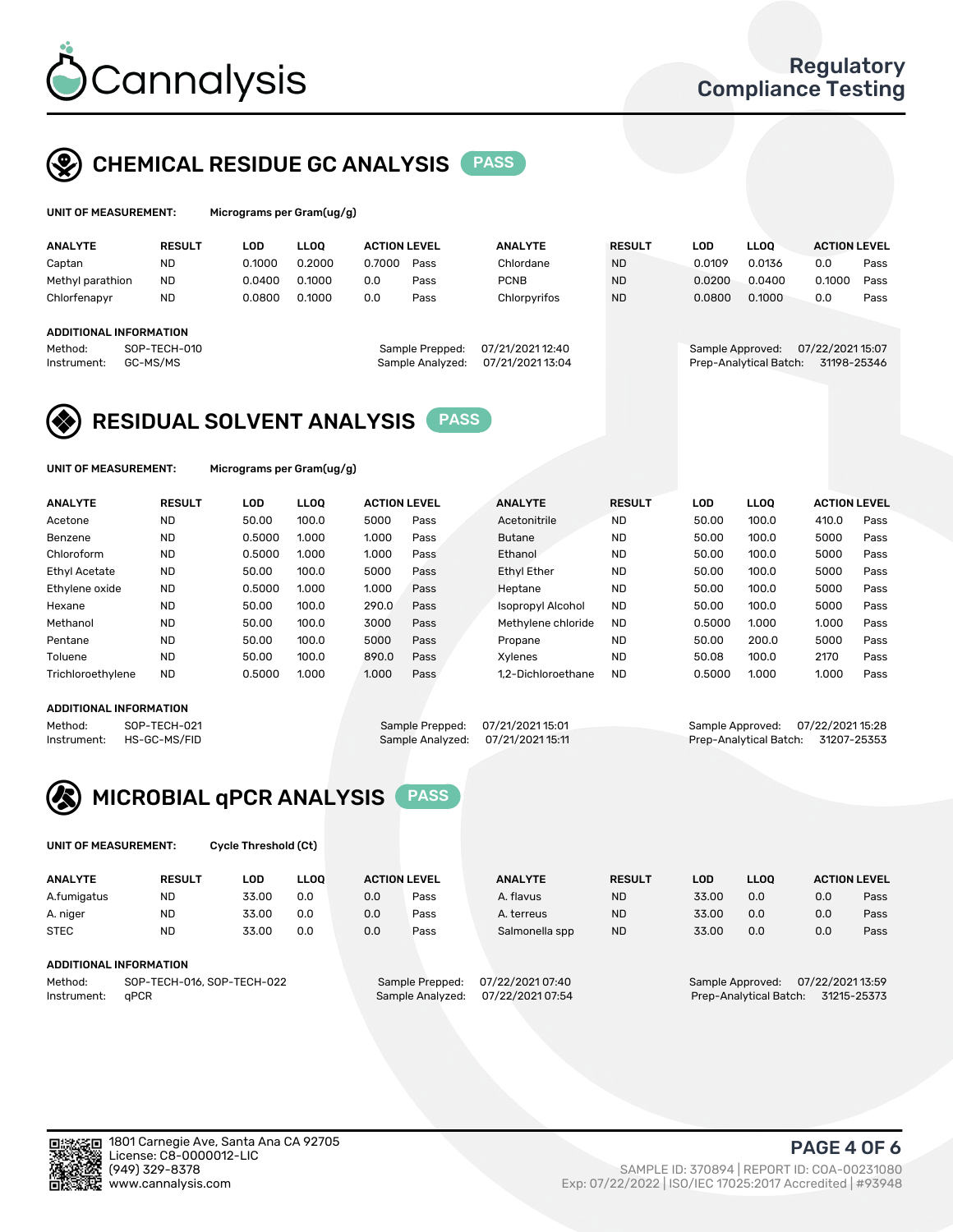



| UNIT OF MEASUREMENT:                                   |                                               | Micrograms per Gram(ug/g) |             |                     |                  |                  |               |            |                        |                     |      |
|--------------------------------------------------------|-----------------------------------------------|---------------------------|-------------|---------------------|------------------|------------------|---------------|------------|------------------------|---------------------|------|
| <b>ANALYTE</b>                                         | <b>RESULT</b>                                 | LOD.                      | <b>LLOO</b> | <b>ACTION LEVEL</b> |                  | <b>ANALYTE</b>   | <b>RESULT</b> | <b>LOD</b> | <b>LLOQ</b>            | <b>ACTION LEVEL</b> |      |
| Arsenic                                                | <b>ND</b>                                     | 0.0120                    | 0.1000      | 0.2000              | Pass             | Cadmium          | <b>ND</b>     | 0.0072     | 0.0500                 | 0.2000              | Pass |
| Lead                                                   | <b>ND</b>                                     | 0.0068                    | 0.0500      | 0.5000              | Pass             | Mercury          | <b>ND</b>     | 0.0060     | 0.0500                 | 0.1000              | Pass |
| Method:                                                | <b>ADDITIONAL INFORMATION</b><br>SOP-TECH-013 |                           |             |                     | Sample Prepped:  | 07/22/2021 11:02 |               |            | Sample Approved:       | 07/22/2021 17:18    |      |
| Instrument:                                            | ICP-MS                                        |                           |             |                     | Sample Analyzed: | 07/22/202113:07  |               |            | Prep-Analytical Batch: | 31240-25387         |      |
| <b>MYCOTOXINS ANALYSIS</b><br><b>PASS</b>              |                                               |                           |             |                     |                  |                  |               |            |                        |                     |      |
| Micrograms per Kilogram(ug/kg)<br>UNIT OF MEASUREMENT: |                                               |                           |             |                     |                  |                  |               |            |                        |                     |      |

| <b>ANALYTE</b>          | <b>RESULT</b> | LOD   | <b>LLOO</b> | <b>ACTION LEVEL</b> |      | <b>ANALYTE</b> | <b>RESULT</b> | LOD   | <b>LLOO</b> | <b>ACTION LEVEL</b> |      |
|-------------------------|---------------|-------|-------------|---------------------|------|----------------|---------------|-------|-------------|---------------------|------|
| Aflatoxin B1            | ND            | 1.000 | 2.000       |                     | N/A  | Aflatoxin B2   | <b>ND</b>     | 2.000 | 5.000       |                     | N/A  |
| Aflatoxin G1            | <b>ND</b>     | 2.000 | 5.000       |                     | N/A  | Aflatoxin G2   | <b>ND</b>     | 2.000 | 5.000       |                     | N/A  |
| <b>Total Aflatoxins</b> | <b>ND</b>     | 10.00 | 14.00       | 20.00               | Pass | Ochratoxin A   | <b>ND</b>     | 1.000 | 2.000       | 20.00               | Pass |
|                         |               |       |             |                     |      |                |               |       |             |                     |      |
| ADDITIONAL INFORMATION  |               |       |             |                     |      |                |               |       |             |                     |      |

Method: SOP-TECH-020 Sample Prepped: 07/21/2021 12:25 Sample Approved: 07/22/2021 14:11 Instrument: LC-MS/MS Sample Analyzed: 07/21/2021 13:06 Prep-Analytical Batch: 31196-25347

#### FILTH & FOREIGN MATERIAL ANALYSIS PASS Q

UNIT OF MEASUREMENT: Filth and Foreign Matter (%, #/3g)

| <b>ANALYTE</b>                                              | <b>RESULT</b> | LOD | <b>LLOO</b> | <b>ACTION LEVEL</b>                                                         |      | <b>ANALYTE</b> | <b>RESULT</b> | LOD                                                                           | <b>LLOO</b> | <b>ACTION LEVEL</b> |      |
|-------------------------------------------------------------|---------------|-----|-------------|-----------------------------------------------------------------------------|------|----------------|---------------|-------------------------------------------------------------------------------|-------------|---------------------|------|
| IF RH ME                                                    | <b>ND</b>     | 0.0 | 0.0         | 1.000                                                                       | Pass | <b>IFM</b>     | <b>ND</b>     | 0.0                                                                           | 0.0         | 25.00               | Pass |
| Mold                                                        | <b>ND</b>     | 0.0 | 0.0         | 25.00                                                                       | Pass | <b>SSCD</b>    | <b>ND</b>     | 0.0                                                                           | 0.0         | 25.00               | Pass |
| ADDITIONAL INFORMATION                                      |               |     |             |                                                                             |      |                |               |                                                                               |             |                     |      |
| Method:<br>SOP-TECH-009<br>Instrument:<br>Visual Inspection |               |     |             | 07/21/2021 14:23<br>Sample Prepped:<br>07/21/2021 14:24<br>Sample Analyzed: |      |                |               | 07/21/2021 14:27<br>Sample Approved:<br>Prep-Analytical Batch:<br>31206-25350 |             |                     |      |



PAGE 5 OF 6